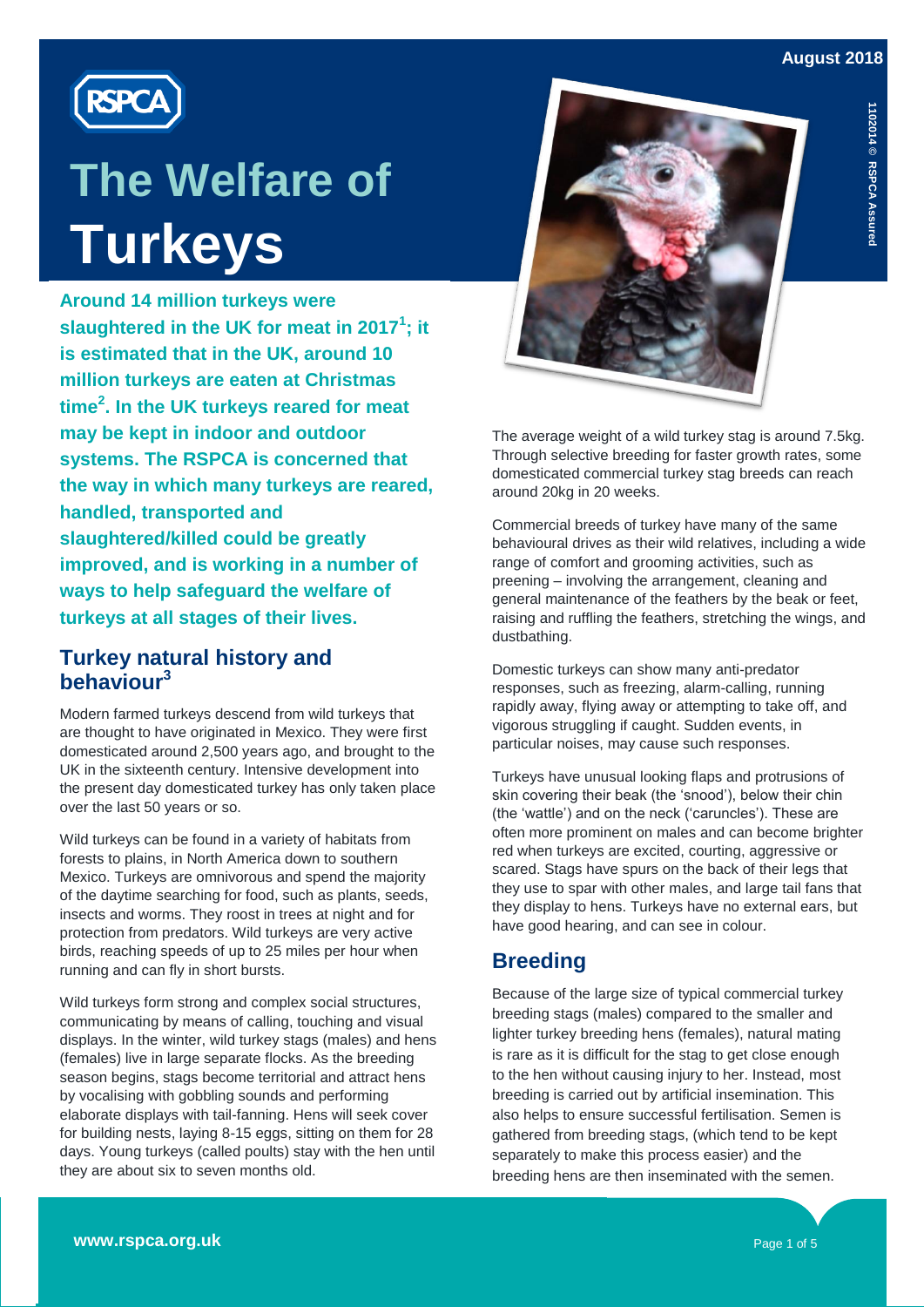## **Commercial turkey production**

In 2017 around 14 million farmed turkeys were killed/slaughtered in the UK $<sup>1</sup>$ . Globally, the USA is</sup> the top producer and consumer of turkey meat<sup>4</sup>. In 2016 the USA produced around 2.7 million tonnes of turkey meat; in the same year the European Union produced around 2 million tonnes, and the UK produced 164,000 tonnes<sup>5</sup>.

The most common breed of commercially reared turkey in the UK is a white feathered, faster growing bird which is used for the general turkey meat market. Smaller, slower growing bronze and black breeds are also farmed, in particular for specialist and seasonal markets. Both females and males are used.

Turkeys are reared to a range of weights and size, depending on what is required. Demand for a larger bird with greater amounts of breast meat has meant that the modern-day commercial turkeys are now heavier and have much greater developed breast muscles.

# **Hatching**

Turkeys hatch in 28 days in incubators, in a specialist hatchery. They are then separated into males and females before being transported to either an indoor, pole barn or free-range production system.



1102012 ©RSPCA Assured102012 @RSPCA Assured

**Turkeys in a pole barn** 

**system**

## **Production systems**

There is no specific legislation covering the welfare of turkeys, although general requirements for farmed animals in EU legislation apply. European law does set minimum standards which must be adhered to if the meat is marketed using terms such as 'extensive indoor', 'free range' or 'organic'.

#### **INDOOR**

The majority of turkeys in the UK are reared indoors in large, purpose-built sheds or converted farm buildings. Up to 25,000 birds may be housed in one building. The environment is closely controlled, including the lighting, temperature and ventilation. Aside from the litter on the floor, feeders and drinkers, the birds' environment may be fairly barren. In the UK, where farms are working to the main industry standard, the birds are provided with some environmental enrichment.

There is no EU legislation setting a maximum stocking density (amount of space provided per bird) for turkeys, however the main industry standards for turkeys in the UK sets maximum stocking densities dependent on the birds live weight, for example, turkeys with a live weight of 13kg can be stocked at around  $51 \text{kg/m}^2$ <sup>6</sup>.

Some farmers may go above standard industry practice by providing birds with more space, more environmental enrichment and/or natural daylight through windows for turkeys. Where the term **'extensive indoor'** is used, European legislation requires that the stocking density of turkeys does not exceed 25kg/m<sup>2</sup> floor space.

#### **POLE BARNS**

Pole barns tend to be used for seasonal turkey production, often making use of converted buildings. The upper part of the barn walls are open, allowing natural light and air in, with supplementary light provided just for the darker winter months. Similar to indoor farms (described above), birds may have few opportunities to express their natural behaviours, but there is often more space given to the turkeys.

Turkeys may not spend their whole life in this system. Many start in an indoor production house on a separate farm, before being transported to the pole barn at around 6 weeks of age.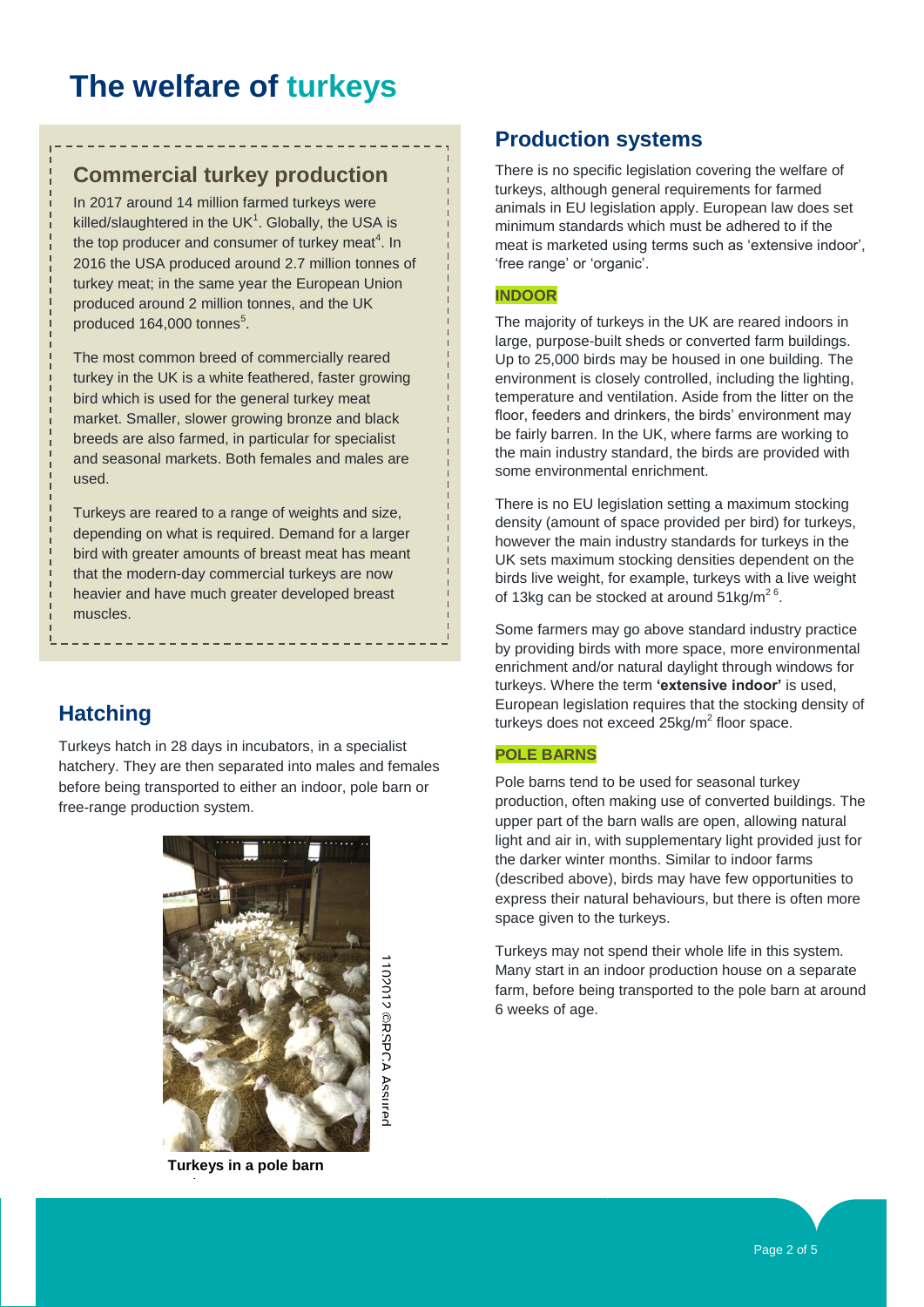#### **FREE-RANGE AND ORGANIC**

Housing for free-range turkeys may be similar to 'extensive indoor' systems, having a maximum indoor stocking density of 25 $kg/m^2$  but with the addition that birds have access to an outside range area. The birds may also be brooded elsewhere for the first 6 weeks. Legislation for free-range turkeys requires birds have continuous daytime access to at least  $4m^2$  of range per bird – which is mainly covered by vegetation – for at least half their life. Free-range turkeys may also be organic, and in which case subject to the requirements of an organic certification body.



**Free-range RSPCA Assured turkeys**

## **Catching, transport & slaughter/ killing**

The average liveweight of turkeys at slaughter in 2017 was around 13kg<sup>1</sup>. Larger birds tend to be grown yearround for portioned or processed products, whilst birds sold whole –usually for the Christmas market – tend to be smaller. Once at the required weight for slaughter/killing, turkeys will be placed into crates for transportation to the abattoir. Most turkeys in the UK are killed with a humane mix of gases, either inert gases, such as nitrogen or argon, or inert gases mixed with a maximum of 30% carbon dioxide, or carbon dioxide delivered in two phases.

## **Key welfare issues SPACE**

All turkeys should be able to freely move around, stretch and be active. Turkeys reared in standard indoor systems may not be provided with enough space to move around freely and properly exercise. Insufficient space can lead to increased risk of foot pad lesions, caused by the birds standing or sitting on litter which may have high levels of ammonia from a build-up of droppings, and heat stress.

#### **ENRICHMENT**

All turkeys should be able to express their natural behaviours including perching, foraging and dustbathing. Turkeys reared in standard indoor systems may not be provided with sufficiently varied and / or accessible facilities to fully meet these needs and as a result, can suffer from boredom and frustration.

Environmental enrichment can include bales of straw, perches and hanging pieces of rope, bottles and vegetables. The provision of natural light also helps to encourage these natural behaviours.

#### **INJURIOUS FEATHER PECKING**

Turkeys can sometimes peck and pull at each other's feathers, which can lead to injuries and sometimes cannibalism. The possible reasons for injurious feather pecking occurring can vary widely, but can include the housing environment, space, nutrition, health and any sudden changes.

To reduce the risk of injurious feather pecking, turkeys may be beak trimmed to remove the pointed tip of the beak. This procedure reduces the risk of damage caused to other turkeys, but can be painful, particularly if using a 'cold-cutting' technique. A more consistent and non-invasive technique using infrared energy is now more commonly in use.

#### **LIGHTING**

Turkeys may be kept in low levels of light to help reduce the risk of injurious feather pecking. However, keeping turkeys in low light can lead to blindness and prevents the birds from performing many of their natural behaviours.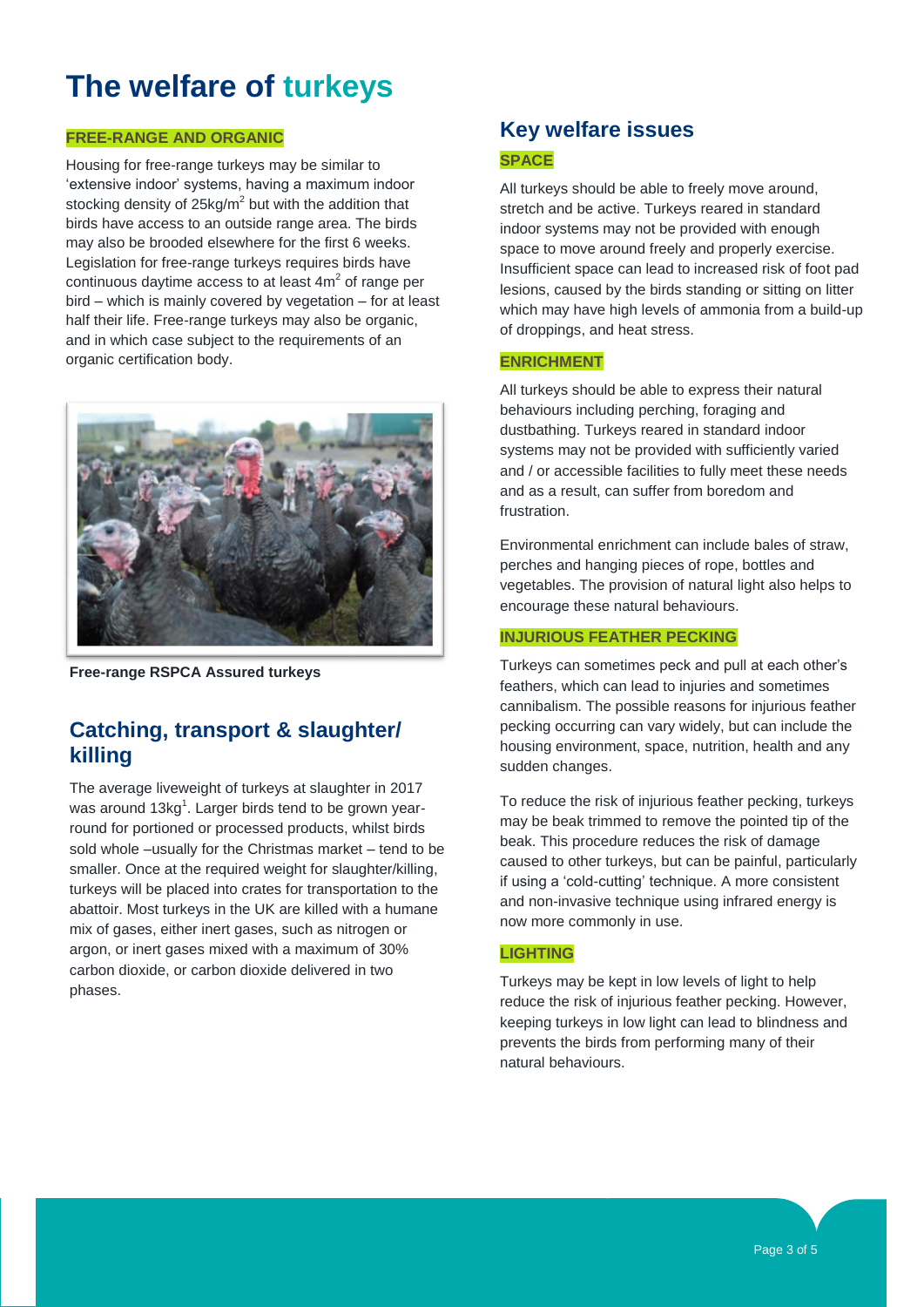The RSPCA believes that turkeys should be provided with natural daylight. However, whether turkeys are kept under natural or artificial light, the lighting levels should be sufficient to encourage bird activity, to allow the birds to see without difficulty and be properly inspected. Providing turkeys with natural light is likely to increase bird activity, and enrich the birds' environment. Natural light provides a range of light levels throughout the day within the house and is also spectrally different to artificial sources.

#### **BREEDING**

Customer demand for a larger bird with greater amounts of breast meat means that the modern-day strains of turkeys can be very heavy, with much greater developed breast muscles. This is particularly the case for male turkeys, which has lead to the vast majority of turkeys now being produced via artificial insemination, in order to prevent injury to the hens and help ensure successful fertilisation. The potential to cause distress during such sensitive procedures is high, and as such, the procedure needs to be carried out by trained and competent operators.

#### **HANDLING AND TRANSPORT**

Turkeys can experience considerable suffering if not handled carefully. They are particularly vulnerable when they are caught at the end of rearing and put into transport crates, and during transport. If turkeys are not handled appropriately during this time, there is the risk of causing broken legs, wings, dislocated hips and bruising.



# **Work of the RSPCA to improve turkey welfare**

#### **WELFARE STANDARDS**

The RSPCA encourages all turkey producers to adopt the *'RSPCA welfare standards for turkeys'.* These are intended to represent 'good practice' and are regularly updated with input from expert scientific, industry and veterinary advice to help ensure that they continue to be at the forefront of farm animal care and welfare, and are also achievable on commercial farms. The standards cover all areas that can affect turkey welfare at all stages of their lives, including the environment, handling, transport and slaughter/killing. The welfare of turkey poults at hatching is also covered in detail in the *'RSPCA welfare standards for hatcheries'*.

Some key requirements of the RSPCA welfare standards for turkeys are:

- plenty of space for turkeys to move around and exercise
- natural daylight to encourage activity

**C**environmental enrichment (including straw bales, perches and rope to peck at) allowing turkeys to perform their natural behaviours

natural cover on the range to encourage free-range birds outside and to make full use of the range

• a veterinary health and welfare plan to help monitor and maintain the health and welfare of the birds.

#### **ADVOCACY WORK**

The RSPCA takes every appropriate opportunity to offer advice about improving the welfare of turkeys. This may be in response to the government with regards to legislation or in consultation with the industry.

#### **CAMPAIGNING WORK**

The RSPCA's campaign work has helped to highlight the welfare of turkeys particularly during the lead up to Christmas, when more turkey is bought than at any other time of the year. The Society encourages everyone to choose turkey labelled RSPCA Assured. RSPCA Assured is the RSPCA's own higher welfare farm assurance and food labelling scheme, which inspects farms, hauliers and abattoirs to the RSPCA welfare standards for farm animals.